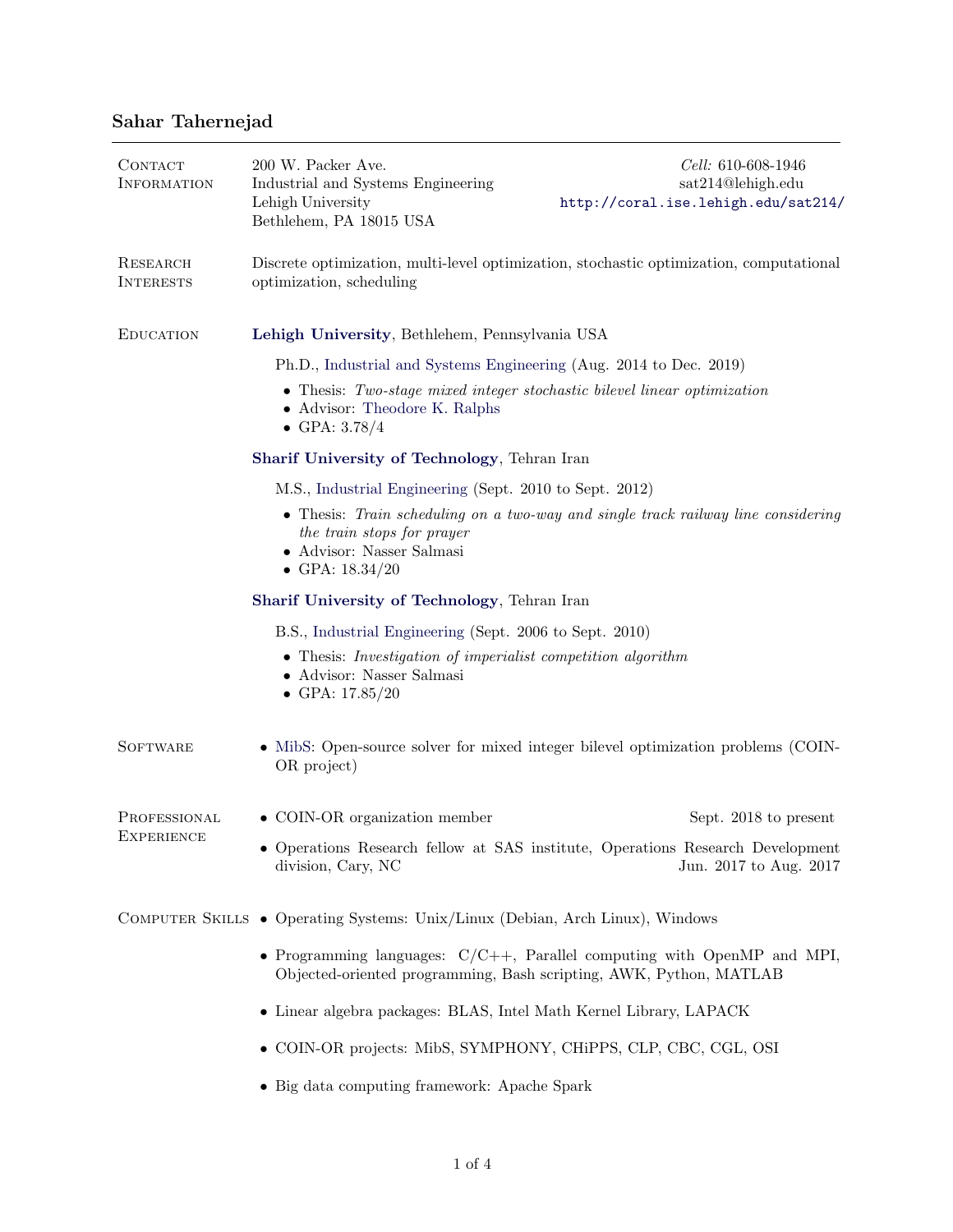- Mathematical modeling: LINGO, AMPL, GAMS
- Optimization solvers: GUROBI, MOSEK, SeDuMi, CPLEX
- Statistical Packages: R, Minitab, SAS
- Simulation: Rockwell Arena

PROJECT **EXPERIENCE** 

• Study on polytope separator for binary classification in machine learning

May. 2016

- Implementation of a branch-and-cut algorithm for integer bilevel optimization problems in SYMPHONY in C Dec. 2015
- Clustering users and movies on the Movie Lens data by using Apache Spark computing framework Dec. 2015
- Approximation of value function with least squares policy evaluation algorithms for robot navigation problem Dec. 2015
- Implementation of Conjugate Gradient (CG) method for large systems of equations by employing MPI Nov. 2015
- Implementation of revised simplex algorithm by employing the product form of the inverse method (PFI) and Bartels-Golub approach in C++ Nov. 2015
- Implementation of a line search and trust region based optimization package for unconstrained nonlinear optimization in MATLAB Apr. 2015
- $\bullet$  Implementation of a dictionary class with different operations in Python

Apr. 2015

- Implementation of the parallel Strassen's algorithm in a sparse matrix class by employing OpenMP in C++ Mar. 2015
- Implementation of spatial branch-and-bound algorithm with disjunctive cuts for nonconvex MINLP in Python Dec. 2014
- A review of the s-monotone index selection rules for pivot algorithms of linear programming Dec. 2014
- Awards Best Poster Award of Mixed Integer Programming Workshop (Honorable mention), Clemson University and the Clemson Operations Research Institute Jun. 2018
	- Rossin Doctoral Fellow, College of Engineering, Lehigh University Apr. 2017
	- Van Hoesen Family Best Publication Award, Industrial and Systems Engineering, Lehigh University  $\Delta$ pr. 2017
	- Dean's Doctoral Assistantship, Industrial and Systems Engineering, Lehigh University Sept. 2014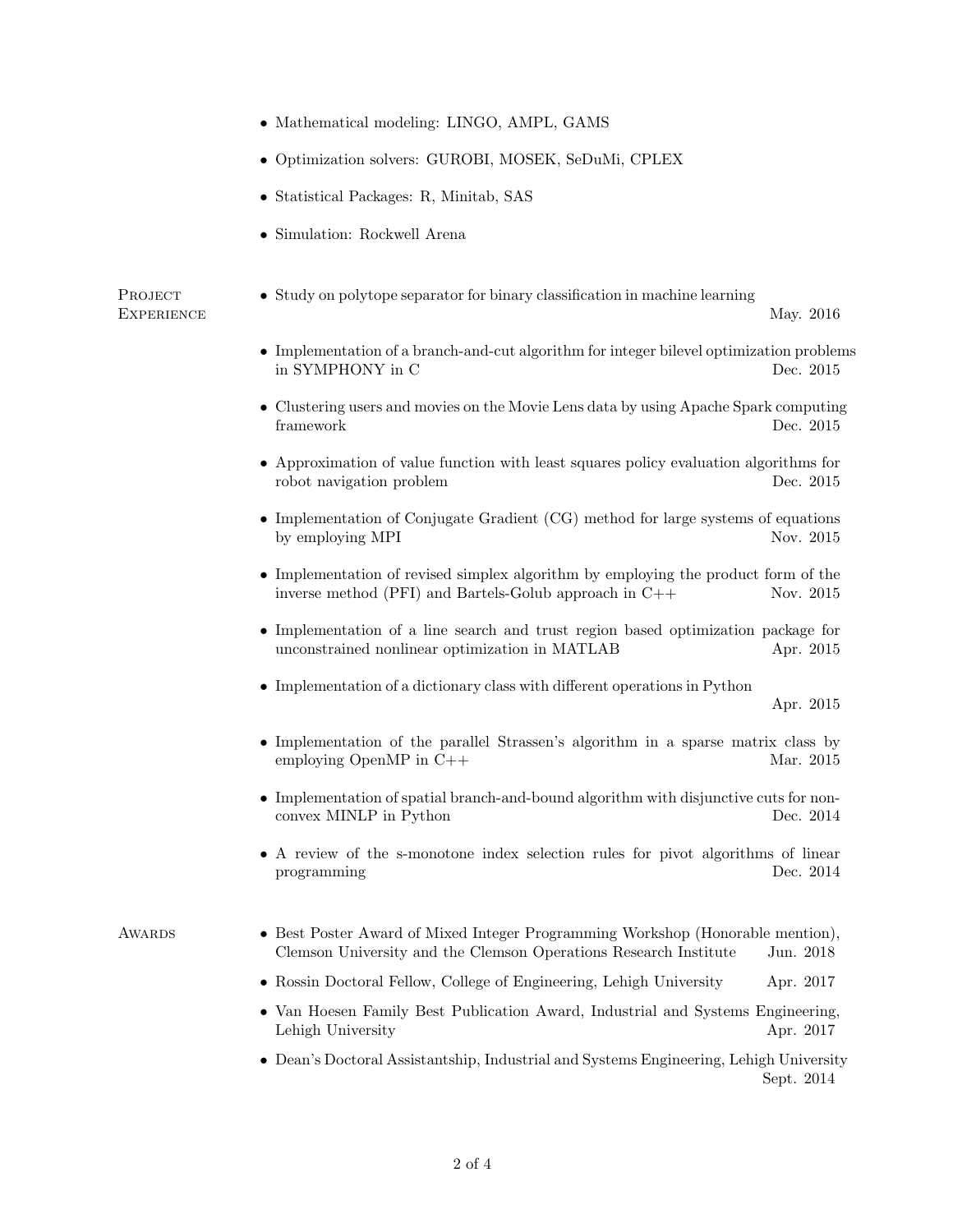|                                                   | • Direct entrance to graduate studies as a talented student by Dean of Sharif University<br>of Technology with full scholarship                                                                                                                                                                                   | Sept. 2011 |  |
|---------------------------------------------------|-------------------------------------------------------------------------------------------------------------------------------------------------------------------------------------------------------------------------------------------------------------------------------------------------------------------|------------|--|
|                                                   | • $263^{rd}$ in the Nationwide University Entrance Examination in Mathematics and<br>Physics Field (among more than two million students)                                                                                                                                                                         | Sept. 2006 |  |
| REFEREED<br><b>JOURNAL</b><br><b>PUBLICATIONS</b> | • Tahernejad, S., Ralphs, T.K. and DeNegre, S.T., 2019. A branch-and-cut algorithm<br>for mixed integer bilevel linear optimization problems and its implementation. Accepted<br>for publication in Mathematical Programming Computation                                                                          |            |  |
| PAPERS IN<br>PREPARATION                          | • Tahernejad, S., Ralphs, T.K., Valid Inequalities for Mixed Integer Bilevel Optimization                                                                                                                                                                                                                         |            |  |
| <b>RELEVANT</b><br><b>COURSE WORK</b>             | Lehigh University<br>Integer optimization, Mathematical optimization, Convex optimization, Nonlinear optimization,<br>Computational methods in optimization, Conic optimization, Optimization methods<br>in machine learning, Mining massive datasets, Stochastic models and applications,<br>Dynamic Programming |            |  |
|                                                   | <b>Sharif University of Technology</b><br>Operations research I and II, Graph theory, Sequencing and scheduling theory, Discrete<br>events simulation                                                                                                                                                             |            |  |
| TALKS AND<br><b>WORKSHOPS</b>                     | • Two-stage mixed integer stochastic bilevel optimization problems, Informs Annual<br>Meeting, Phoenix                                                                                                                                                                                                            | Nov. 2018  |  |
|                                                   | • COIN fORgery: Developing open source tools for operations research workshop,<br>Institute for Mathematics and Its Application                                                                                                                                                                                   | Oct. 2018  |  |
|                                                   | • Mixed integer programming workshop, Clemson University and the Clemson Operations<br>Research Institute                                                                                                                                                                                                         | Jun. 2018  |  |
|                                                   | • Valid inequalities for mixed integer bilevel linear optimization problems, COR@L<br>seminar, Lehigh University                                                                                                                                                                                                  | Dec. 2017  |  |
|                                                   | • A branch-and-cut algorithm for mixed integer bilevel linear optimization problems<br>and its implementation, Informs Annual Meeting, Houston<br>Oct. 2017                                                                                                                                                       |            |  |
|                                                   | • MibS solver for integer bilevel optimization problems, Informs Optimization Society<br>Conference, Princeton University                                                                                                                                                                                         | Mar. 2016  |  |
|                                                   | • Branch-and-cut algorithm for integer bilevel linear optimization problems, Informs<br>Annual Meeting, Philadelphia<br>Nov. 2015                                                                                                                                                                                 |            |  |
|                                                   | Summer school on Polyhedral Combinatorics, Carnegie Mellon University Jul. 2015                                                                                                                                                                                                                                   |            |  |
| ACADEMIC<br><b>EXPERIENCE</b>                     | <b>Teaching Assistant</b><br>Jan. 2016 to May 2016<br>$\bullet$ Simulation<br>Industrial and Systems Engineering Department<br>Lehigh University                                                                                                                                                                  |            |  |